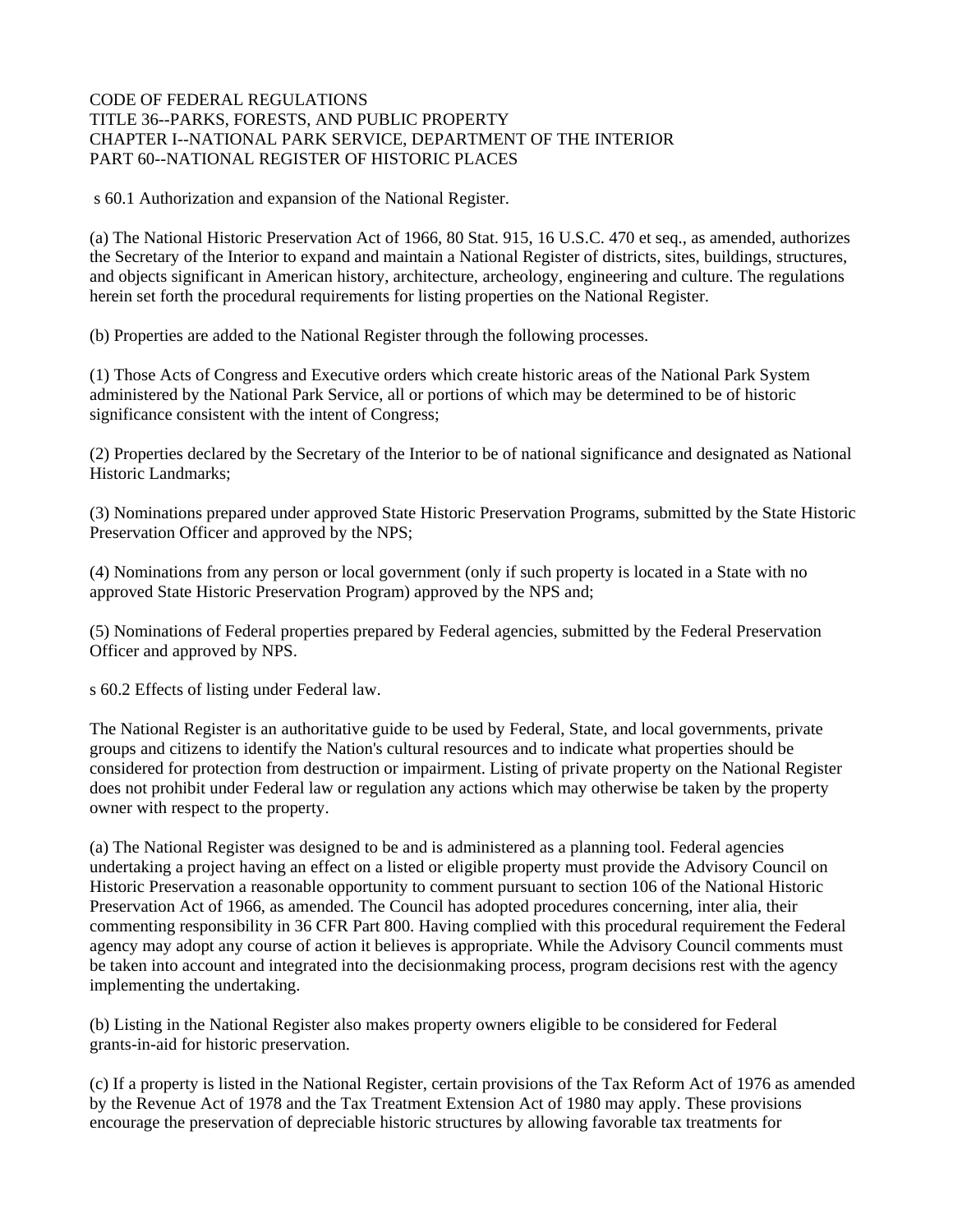rehabilitation, and discourage destruction of historic buildings by eliminating certain otherwise available Federal tax provisions both for demolition of historic structures and for new construction on the site of demolished historic buildings. Owners of historic buildings may benefit from the investment tax credit provisions of the Revenue Act of 1978. The Economic Recovery Tax Act of 1981 generally replaces the rehabilitation tax incentives under these laws beginning January 1, 1982 with a 25% investment tax credit for rehabilitations of historic commercial, industrial and residential buildings. This can be combined with a 15-year cost recovery period for the adjusted basis of the historic building. Historic buildings with certified rehabilitations receive additional tax savings by their exemption from any requirement to reduce the basis of the building by the amount of the credit. The denial of accelerated depreciation for a building built on the site of a demolished historic building is repealed effective January 1, 1982. The Tax Treatment Extension Act of 1980 includes provisions regarding charitable contributions for conservation purposes of partial interests in historically important land areas or structures.

(d) If a property contains surface coal resources and is listed in the National Register, certain provisions of the Surface Mining and Control Act of 1977 require consideration of a property's historic values in the determination on issuance of a surface coal mining permit.

s 60.3 Definitions.

(a) Building. A building is a structure created to shelter any form of human activity, such as a house, barn, church, hotel, or similar structure. Building may refer to a historically related complex such as a courthouse and jail or a house and barn.

### Examples

Molly Brown House (Denver, CO) Meek Mansion and Carriage House (Hayward, CA) Huron County Courthouse and Jail (Norwalk, OH) Fairntosh Plantation (Durham vicinity, NC)

(b) Chief elected local official. Chief elected local official means the mayor, county judge, county executive or otherwise titled chief elected administrative official who is the elected head of the local political jurisdiction in which the property is located.

(c) Determination of eligibility. A determination of eligibility is a decision by the Department of the Interior that a district, site, building, structure or object meets the National Register criteria for evaluation although the property is not formally listed in the National Register. A determination of eligibility does not make the property eligible for such benefits as grants, loans, or tax incentives that have listing on the National Register as a prerequisite.

(d) District. A district is a geographically definable area, urban or rural, possessing a significant concentration, linkage, or continuity of sites, buildings, structures, or objects united by past events or aesthetically by plan or physical development. A district may also comprise individual elements separated geographically but linked by association or history.

### Examples

Georgetown Historic District (Washington, DC) Martin Luther King Historic District (Atlanta, GA) Durango-Silverton Narrow-Gauge Railroad (right-of-way between Durango and Silverton, CO)

(e) Federal Preservation Officer. The Federal Preservation Officer is the official designated by the head of each Federal agency responsible for coordinating that agency's activities under the National Historic Preservation Act of 1966, as amended, and Executive Order 11593 including nominating properties under that agency's ownership or control to the National Register.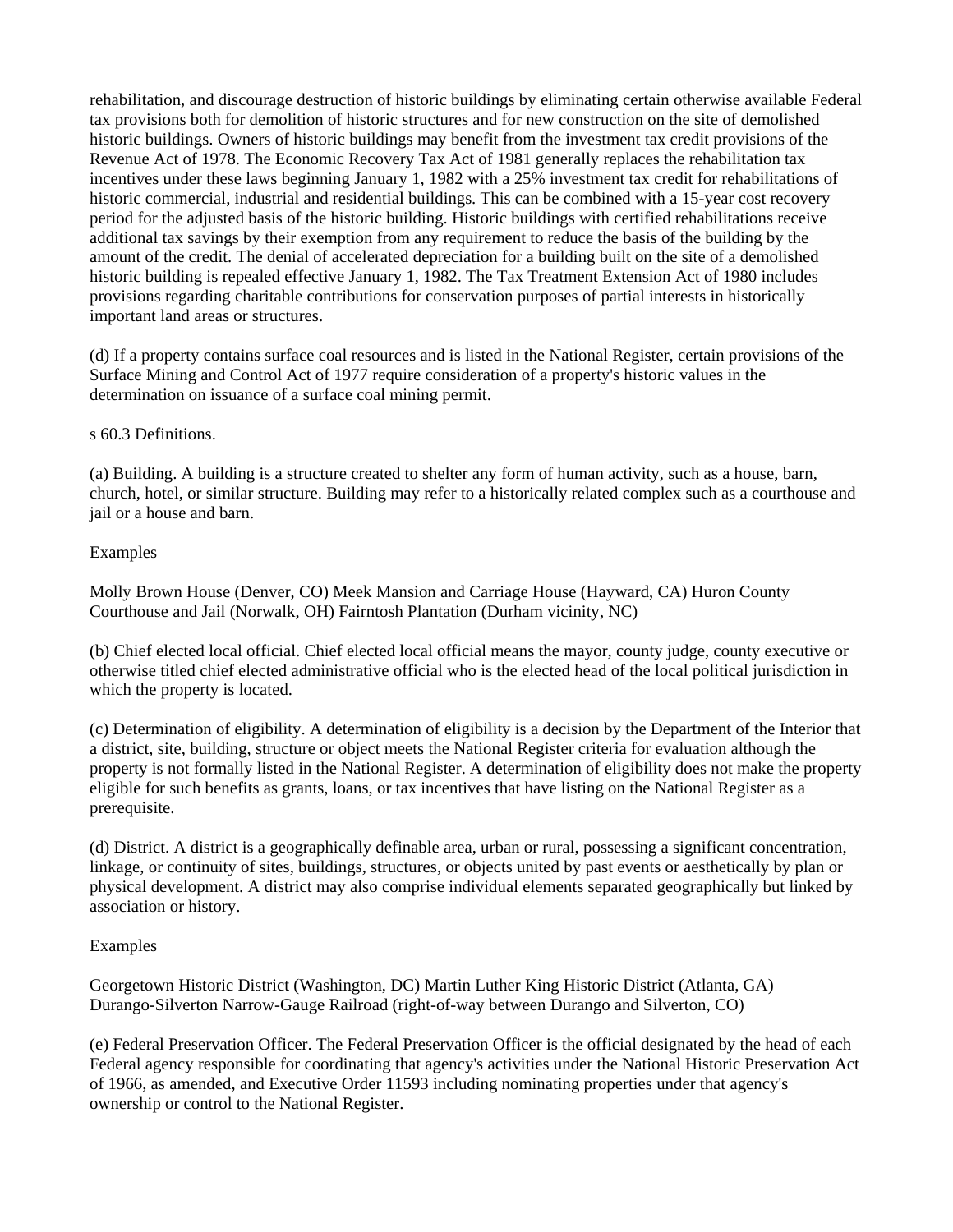(f) Keeper of the National Register of Historic Places. The Keeper is the individual who has been delegated the authority by NPS to list properties and determine their eligibility for the National Register. The Keeper may further delegate this authority as he or she deems appropriate.

(g) Multiple Resource Format submission. A Multiple Resource Format submission for nominating properties to the National Register is one which includes all or a defined portion of the cultural resources identified in a specified geographical area.

(h) National Park Service (NPS). The National Park Service is the bureau of the Department of Interior to which the Secretary of Interior has delegated the authority and responsibility for administering the National Register program.

(i) National Register Nomination Form. National Register Nomination Form means (1) National Register Nomination Form NPS 10-900, with accompanying continuation sheets (where necessary) Form NPS 10-900a, maps and photographs or (2) for Federal nominations, Form No. 10-306, with continuation sheets (where necessary) Form No. 10-300A, maps and photographs. Such nomination forms must be "adequately documented" and "technically and professionally correct and sufficient." To meet these requirements the forms and accompanying maps and photographs must be completed in accord with requirements and guidance in the NPS publication, "How to Complete National Register Forms" and other NPS technical publications on this subject. Descriptions and statements of significance must be prepared in accord with standards generally accepted by academic historians, architectural historians and archeologists. The nomination form is a legal document and reference for historical, architectural, and archeological data upon which the protections for listed and eligible properties are founded. The nominating authority certifies that the nomination is adequately documented and technically and professionally correct and sufficient upon nomination.

(j) Object. An object is a material thing of functional, aesthetic, cultural, historical or scientific value that may be, by nature or design, movable yet related to a specific setting or environment.

Examples

Delta Queen Steamboat (Cincinnati, OH) Adams Memorial (Rock Creek Cemetery, Washington, DC) Sumpter Valley Gold Dredge (Sumpter, OR)

(k) Owner or owners. The term owner or owners means those individuals, partnerships, corporations or public agencies holding fee simple title to property. Owner or owners does not include individuals, partnerships, corporations or public agencies holding easements or less than fee interests (including leaseholds) of any nature.

(l) Site. A site is the location of a significant event, a prehistoric or historic occupation or activity, or a building or structure, whether standing, ruined, or vanished, where the location itself maintains historical or archeological value regardless of the value of any existing structure.

# Examples

Cabin Creek Battlefield (Pensacola vicinity, OK) Mound Cemetery Mound (Chester vicinity, OH) Mud Springs Pony Express Station Site (Dalton vicinity, NE)

(m) State Historic Preservation Officer. The State Historic Preservation Officer is the person who has been designated by the Governor or chief executive or by State statute in each State to administer the State Historic Preservation Program, including identifying and nominating eligible properties to the National Register and otherwise administering applications for listing historic properties in the National Register.

(n) State Historic Preservation Program. The State Historic Preservation Program is the program established by each State and approved by the Secretary of Interior for the purpose of carrying out the provisions of the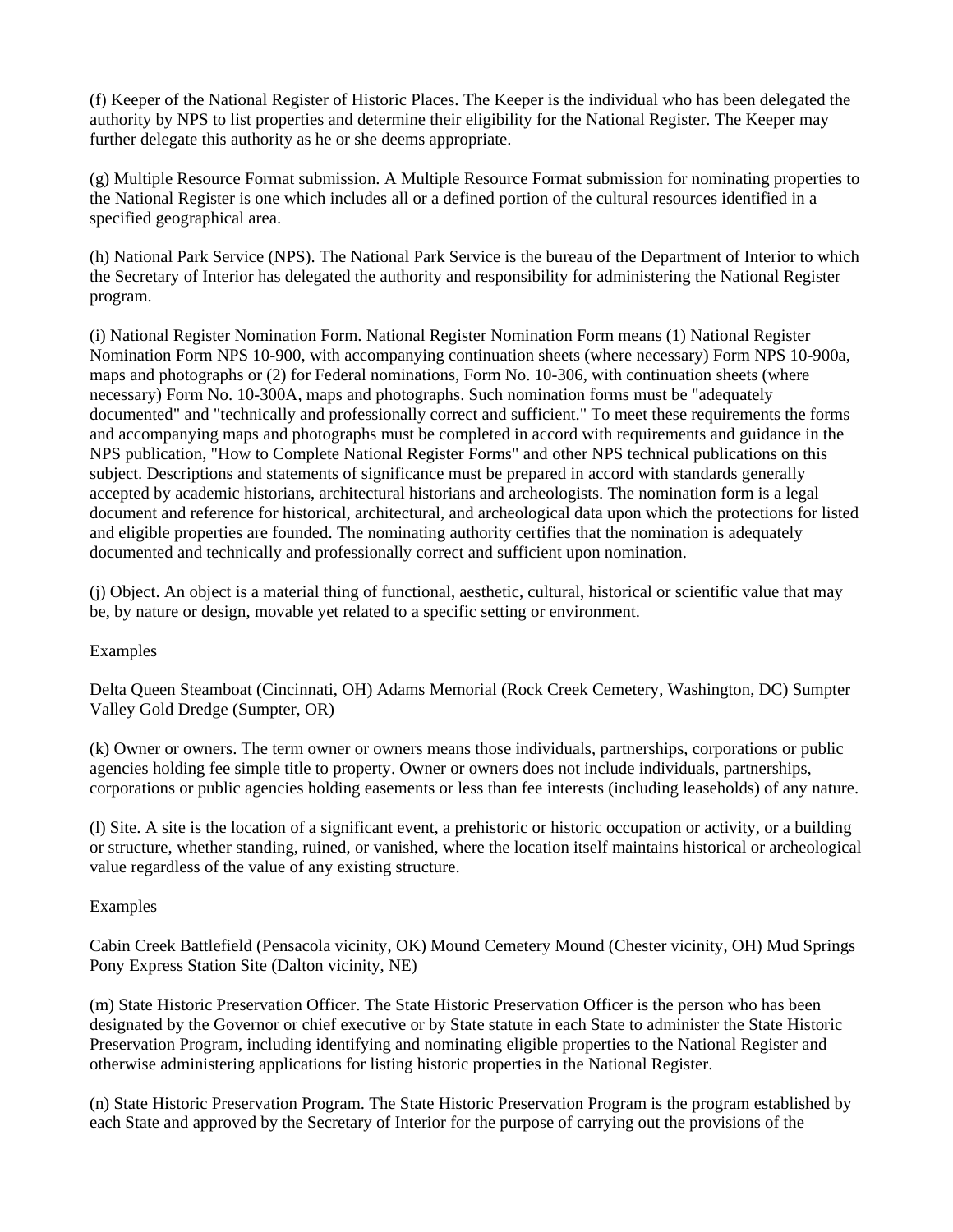National Historic Preservation Act of 1966, as amended, and related laws and regulations. Such program shall be approved by the Secretary before the State may nominate properties to the National Register. Any State Historic Preservation Program in effect under prior authority of law before December 12, 1980, shall be treated as an approved program until the Secretary approves a program submitted by the State for purposes of the Amendments or December 12, 1983, unless the Secretary chooses to rescind such approval because of program deficiencies.

(o) State Review Board. The State Review Board is a body whose members represent the professional fields of American history, architectural history, historic architecture, prehistoric and historic archeology, and other professional disciplines and may include citizen members. In States with approved State historic preservation programs the State Review Board reviews and approves National Register nominations concerning whether or not they meet the criteria for evaluation prior to their submittal to the NPS.

(p) Structure. A structure is a work made up of interdependent and interrelated parts in a definite pattern of organization. Constructed by man, it is often an engineering project large in scale.

Examples

Swanton Covered Railroad Bridge (Swanton vicinity, VT) Old Point Loma Lighthouse (San Diego, CA) North Point Water Tower (Milwaukee, WI) Reber Radio Telescope (Green Bay vicinity, WI)

(q) Thematic Group Format submission. A Thematic Group Format submission for nominating properties to the National Register is one which includes a finite group of resources related to one another in a clearly distinguishable way. They may be related to a single historic person, event, or developmental force; of one building type or use, or designed by a single architect; of a single archeological site form, or related to a particular set of archeological research problems.

(r) To nominate. To nominate is to propose that a district, site, building, structure, or object be listed in the National Register of Historic Places by preparing a nomination form, with accompanying maps and photographs which adequately document the property and are technically and professionally correct and sufficient.

s 60.4 Criteria for evaluation.

The criteria applied to evaluate properties (other than areas of the National Park System and National Historic Landmarks) for the National Register are listed below. These criteria are worded in a manner to provide for a wide diversity of resources. The following criteria shall be used in evaluating properties for nomination to the National Register, by NPS in reviewing nominations, and for evaluating National Register eligibility of properties. Guidance in applying the criteria is further discussed in the "How To" publications, Standards & Guidelines sheets and Keeper's opinions of the National Register. Such materials as available upon request. National Register criteria for evaluation. The quality of significance in American history, architecture, archeology, engineering, and culture is present in districts, sites, buildings, structures, and objects that possess integrity of location, design, setting, materials, workmanship, feeling, and association and

(a) that are associated with events that have made a significant contribution to the broad patterns of our history; or

(b) that are associated with the lives of persons significant in our past; or

(c) that embody the distinctive characteristics of a type, period, or method of construction, or that represent the work of a master, or that possess high artistic values, or that represent a significant and distinguishable entity whose components may lack individual distinction; or

(d) that have yielded, or may be likely to yield, information important in prehistory or history.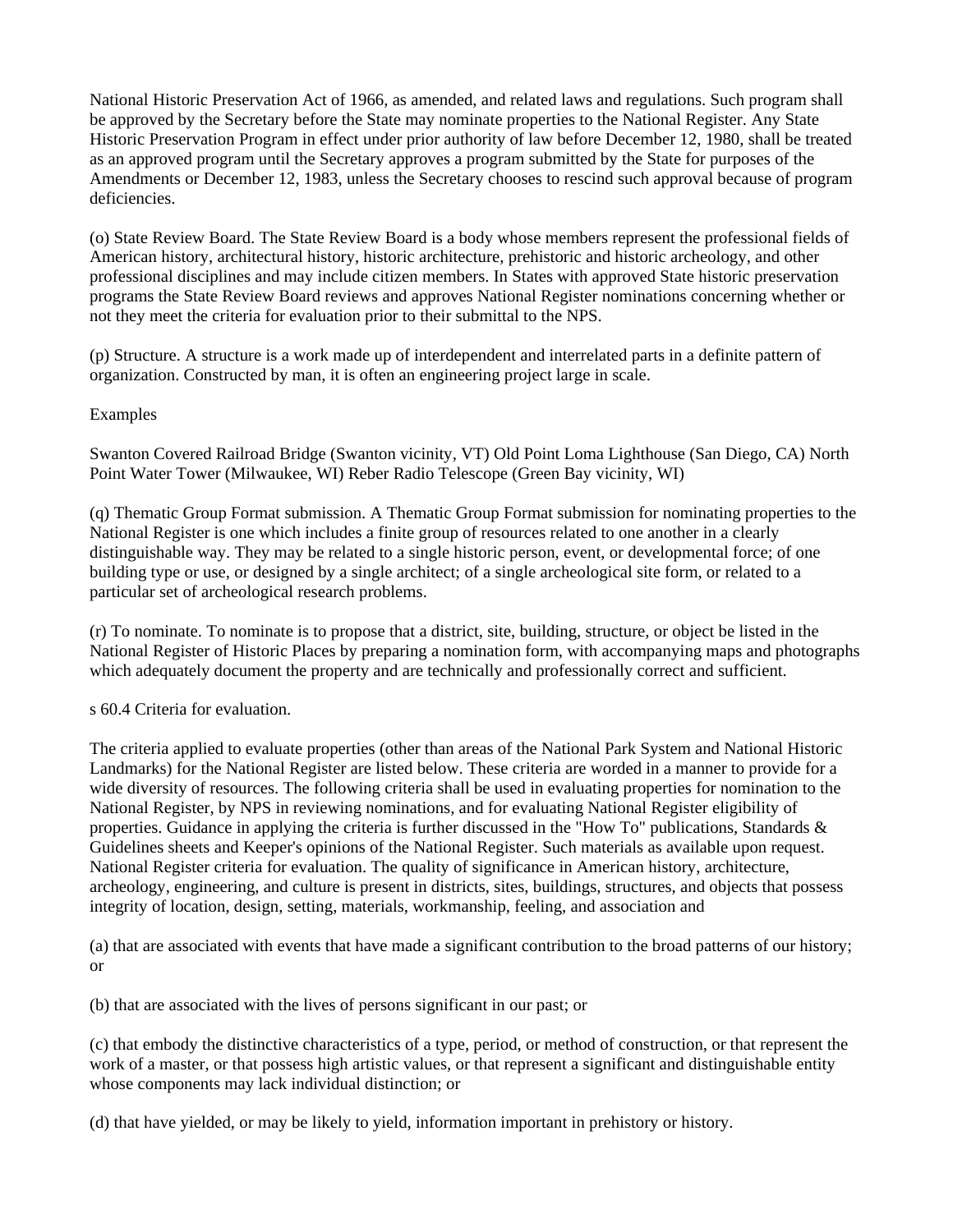Criteria considerations. Ordinarily cemeteries, birthplaces, or graves of historical figures, properties owned by religious institutions or used for religious purposes, structures that have been moved from their original locations, reconstructed historic buildings, properties primarily commemorative in nature, and properties that have achieved significance within the past 50 years shall not be considered eligible for the National Register. However, such properties will qualify if they are integral parts of districts that do meet the criteria of if they fall within the following categories:

(a) A religious property deriving primary significance from architectural or artistic distinction or historical importance; or

(b) A building or structure removed from its original location but which is significant primarily for architectural value, or which is the surviving structure most importantly associated with a historic person or event; or

(c) A birthplace or grave of a historical figure of outstanding importance if there is no appropriate site or building directly associated with his productive life.

(d) A cemetery which derives its primary significance from graves of persons of transcendent importance, from age, from distinctive design features, or from association with historic events; or

(e) A reconstructed building when accurately executed in a suitable environment and presented in a dignified manner as part of a restoration master plan, and when no other building or structure with the same association has survived; or

(f) A property primarily commemorative in intent if design, age, tradition, or symbolic value has invested it with its own exceptional significance; or

(g) A property achieving significance within the past 50 years if it is of exceptional importance. This exception is described further in NPS "How To" #2, entitled "How to Evaluate and Nominate Potential National Register Properties That Have Achieved Significance Within the Last 50 Years" which is available from the National Register of Historic Places Division, National Park Service, United States Department of the Interior, Washington, D.C. 20240.

s 60.5 Nomination forms and information collection.

(a) All nominations to the National Register are to be made on standard National Register forms. These forms are provided upon request to the State Historic Preservation Officer, participating Federal agencies and others by the NPS. For archival reasons, no other forms, photocopied or otherwise, will be accepted.

(b) The information collection requirements contained in this part have been approved by the Office of Management and Budget under 44 U.S.C. 3507 and assigned clearance number 1024-0018. The information is being collected as part of the nomination of properties to the National Register. This information will be used to evaluate the eligibility of properties for inclusion in the National Register under established criteria. The obligation to respond is required to obtain a benefit.

s 60.6 Nominations by the State Historic Preservation Officer under approved State Historic Preservation programs.

(a) The State Historic Preservation Officer is responsible for identifying and nominating eligible properties to the National Register. Nomination forms are prepared under the supervision of the State Historic Preservation Officer. The State Historic Preservation Officer establishes statewide priorities for preparation and submittal of nominations for all properties meeting National Register criteria for evaluation within the State. All nominations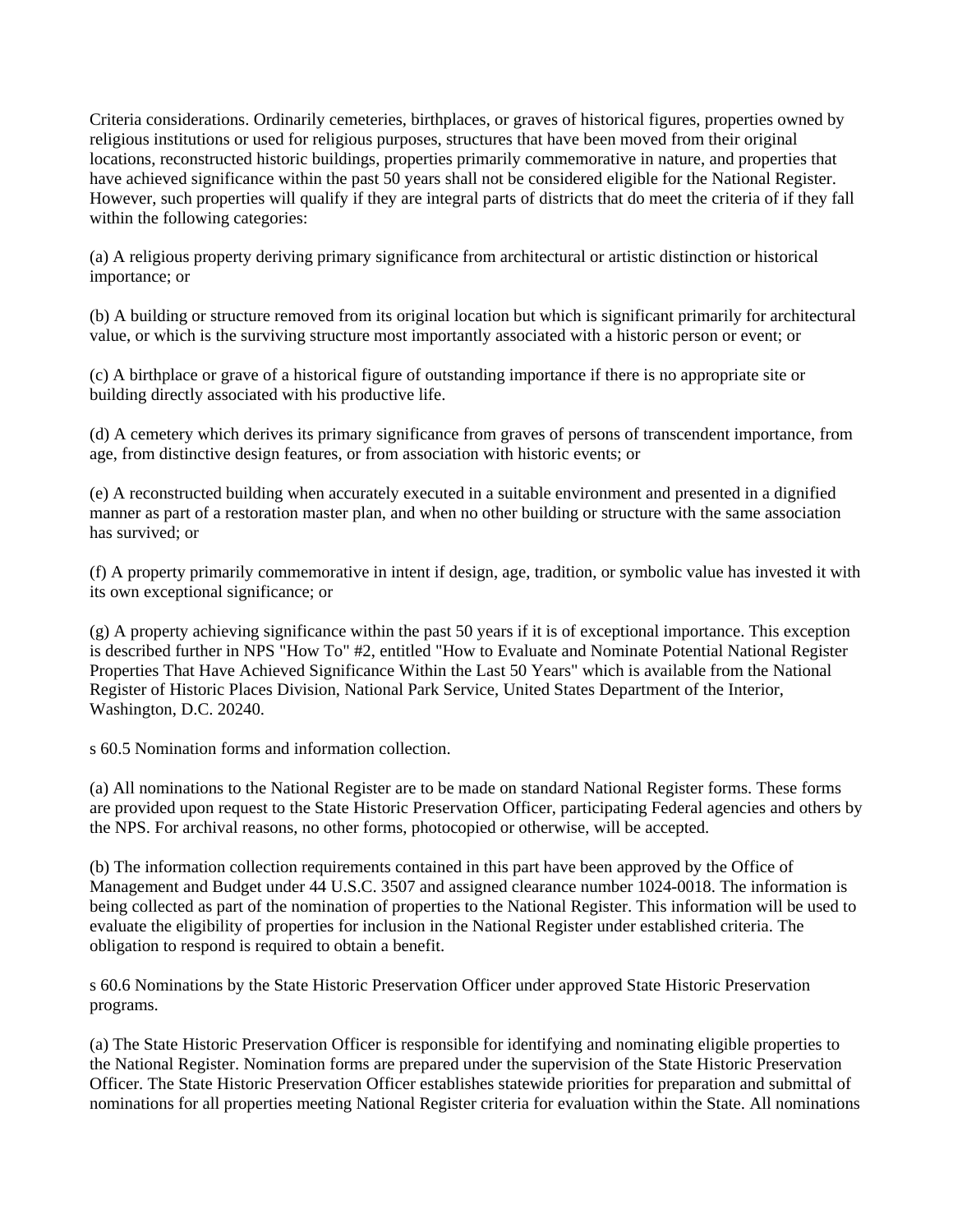from the State shall be submitted in accord with the State priorities, which shall be consistent with an approved State historic preservation plan.

(b) The State shall consult with local authorities in the nomination process. The State provides notice of the intent to nominate a property and solicits written comments especially on the significance of the property and whether or not in meets the National Register criteria for evaluation. The State notice also gives owners of private property an opportunity to concur in or object to listing. The notice is carried out as specified in the subsections below.

(c) As part of the nomination process, each State is required to notify in writing the property owner(s), except as specified in paragraph (d) of this section, of the State's intent to bring the nomination before the State Review Board. The list of owners shall be obtained from either official land recordation records or tax records, whichever is more appropriate, within 90 days prior to the notification of intent to nominate. If in any State the land recordation or tax records is not the most appropriate list from which to obtain owners that State shall notify the Keeper in writing and request approval that an alternative source of owners may be used.

The State is responsible for notifying only those owners whose names appear on the list consulted. Where there is more than one owner on the list, each separate owner shall be notified. The State shall send the written notification at least 30 but not more than 75 days before the State Review Board meeting. Required notices may vary in some details of wording as the States prefer, but the content of notices must be approved by the National Register. The notice shall give the owner(s) at least 30 but not more than 75 days to submit written comments and concur in or object in writing to the nomination of such property. At least 30 but not more than 75 days before the State Review Board meeting, the States are also required to notify by the above mentioned National Register approved notice the applicable chief elected official of the county (or equivalent governmental unit) and municipal political jurisdiction in which the property is located. The National Register nomination shall be on file with the State Historic Preservation Program during the comment period and a copy made available by mail when requested by the public, or made available at a location of reasonable access to all affected property owners, such as a local library courthouse, or other public place, prior to the State Review Board meeting so that written comments regarding the nomination can be prepared.

(d) For a nomination with more than 50 property owners, each State is required to notify in writing at least 30 but not more than 75 days in advance of the State Review Board meeting the chief elected local officials of the county (or equivalent governmental unit) and municipal political jurisdiction in which the property or district is located. The State shall provide general notice to property owners concerning the State's intent to nominate. The general notice shall be published at least 30 days but not more than 75 days before the State Review Board meeting and provide an opportunity for the submission of written comments and provide the owners of private property or a majority of such owners for districts an opportunity to concur in or object in writing to the nomination. Such general notice must be published in one or more local newspapers of general circulation in the area of the nomination. The content of the notices shall be approved by the National Register. If such general notice is used to notify the property owners for a nomination containing more than 50 owners, it is suggested that a public information meeting be held in the immediate area prior to the State Review Board meeting. If the State wishes to individually notify all property owners, it may do so, pursuant to procedures specified in Subsection 60.6(c), in which case, the State need not publish a general notice.

(e) For Multiple Resource and Thematic Group Format submission, each district, site, building, structure and object included in the submission is treated as a separate nomination for the purpose of notification and to provide owners of private property the opportunity to concur in or object in writing to the nomination in accord with this section.

(f) The commenting period following notifications can be waived only when all property owners and the chief elected local official have advised the State in writing that they agree to the waiver.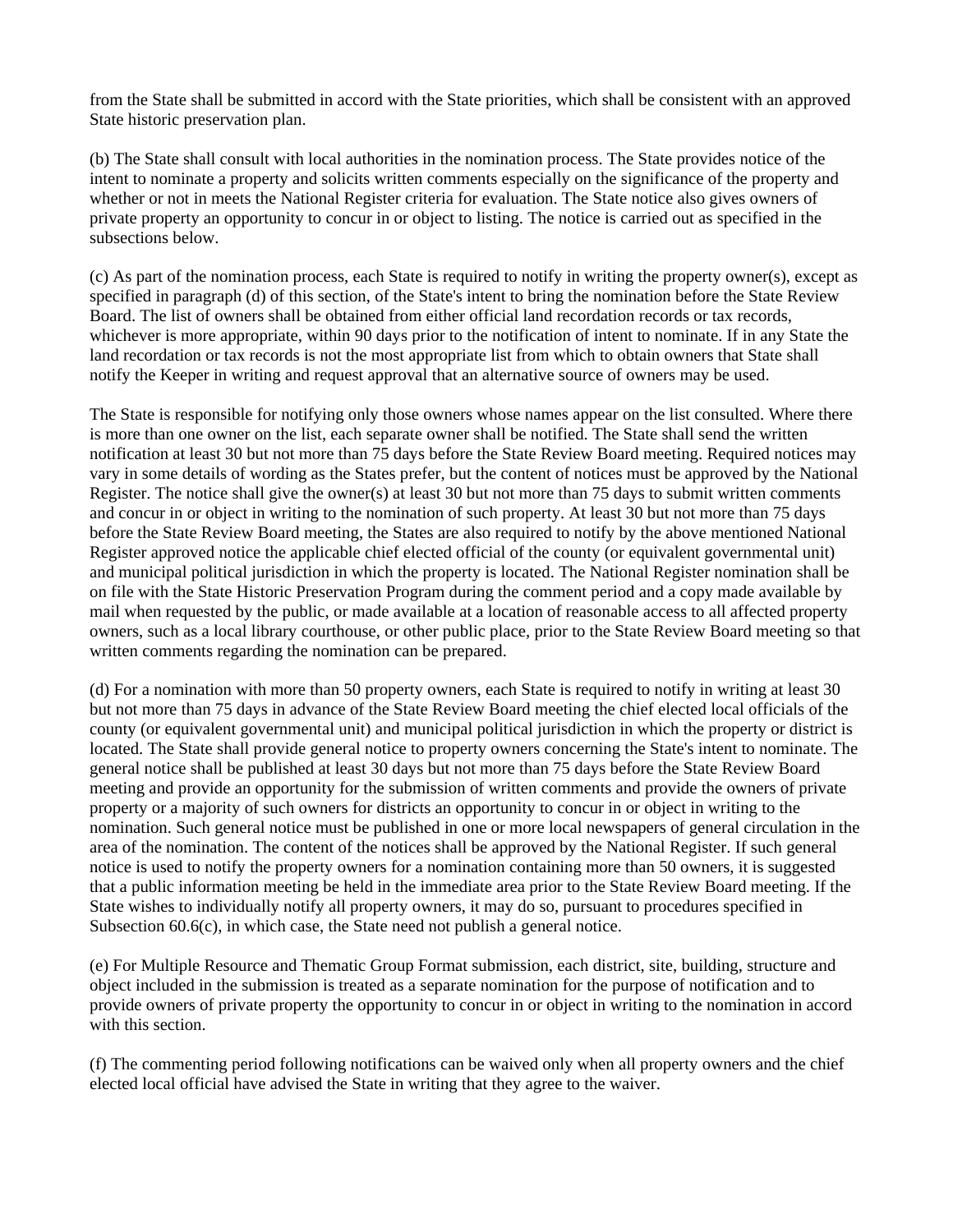(g) Upon notification, any owner or owners of a private property who wish to object shall submit to the State Historic Preservation Officer a notarized statement certifying that the party is the sole or partial owner of the private property, as appropriate, and objects to the listing. In nominations with multiple ownership of a single private property or of districts, the property will not be listed if a majority of the owners object to listing. Upon receipt of notarized objections respecting a district or single private property with multiple owners, it is the responsibility of the State Historic Preservation Officer to ascertain whether a majority of owners of private property have objected. If an owner whose name did not appear on the list certifies in a written notarized statement that the party is the sole or partial owner of a nominated private property such owner shall be counted by the State Historic Preservation Officer in determining whether a majority of owners has objected. Each owner of private property in a district has one vote regardless of how many properties or what part of one property that party owns and regardless of whether the property contributes to the significance of the district.

(h) If a property has been submitted to and approved by the State Review Board for inclusion in the National Register prior to the effective date of this section, the State Historic Preservation Officer need not resubmit the property to the State Review Board; but before submitting the nomination to the NPS shall afford owners of private property the opportunity to concur in or object to the property's inclusion in the Register pursuant to applicable notification procedures described above.

## (i) [Reserved]

(j) Completed nomination forms or the documentation proposed for submission on the nomination forms and comments concerning the significance of a property and its eligibility for the National Register are submitted to the State Review Board. The State Review Board shall review the nomination forms or documentation proposed for submission on the nomination forms and any comments concerning the property's significance and eligibility for the National Register. The State Review Board shall determine whether or not the property meets the National Register criteria for evaluation and make a recommendation to the State Historic Preservation Officer to approve or disapprove the nomination.

(k) Nominations approved by the State Review Board and comments received are then reviewed by the State Historic Preservation Officer and if he or she finds the nominations to be adequately documented and technically, professionally, and procedurally correct and sufficient and in conformance with National Register criteria for evaluation, the nominations are submitted to the Keeper of the National Register of Historic Places, National Park Service, United States Department of the Interior, Washington, D.C. 20240. All comments received by a State and notarized statements of objection to listing are submitted with a nomination.

(l) If the State Historic Preservation Officer and the State Review Board disagree on whether a property meets the National Register criteria for evaluation, the State Historic Preservation Officer, if he or she chooses, may submit the nomination with his or her opinion concerning whether or not the property meets the criteria for evaluation and the opinion of the State Review Board to the Keeper of the National Register for a final decision on the listing of the property. The opinion of the State Review Board may be the minutes of the Review Board meeting. The State Historic Preservation Officer shall submit such disputed nominations if so requested within 45 days of the State Review Board meeting by the State Review Board or the chief elected local official of the local, county or municipal political subdivision in which the property is located but need not otherwise do so. Such nominations will be substantively reviewed by the Keeper.

(m) The State Historic Preservation Officer shall also submit to the Keeper nominations if so requested under the appeals process in s 60.12.

(n) If the owner of a private property or the majority of such owners for a district or single property with multiple owners have objected to the nomination prior to the submittal of a nomination, the State Historic Preservation Officer shall submit the nomination to the Keeper only for a determination of eligibility pursuant to subsection (s) of this section.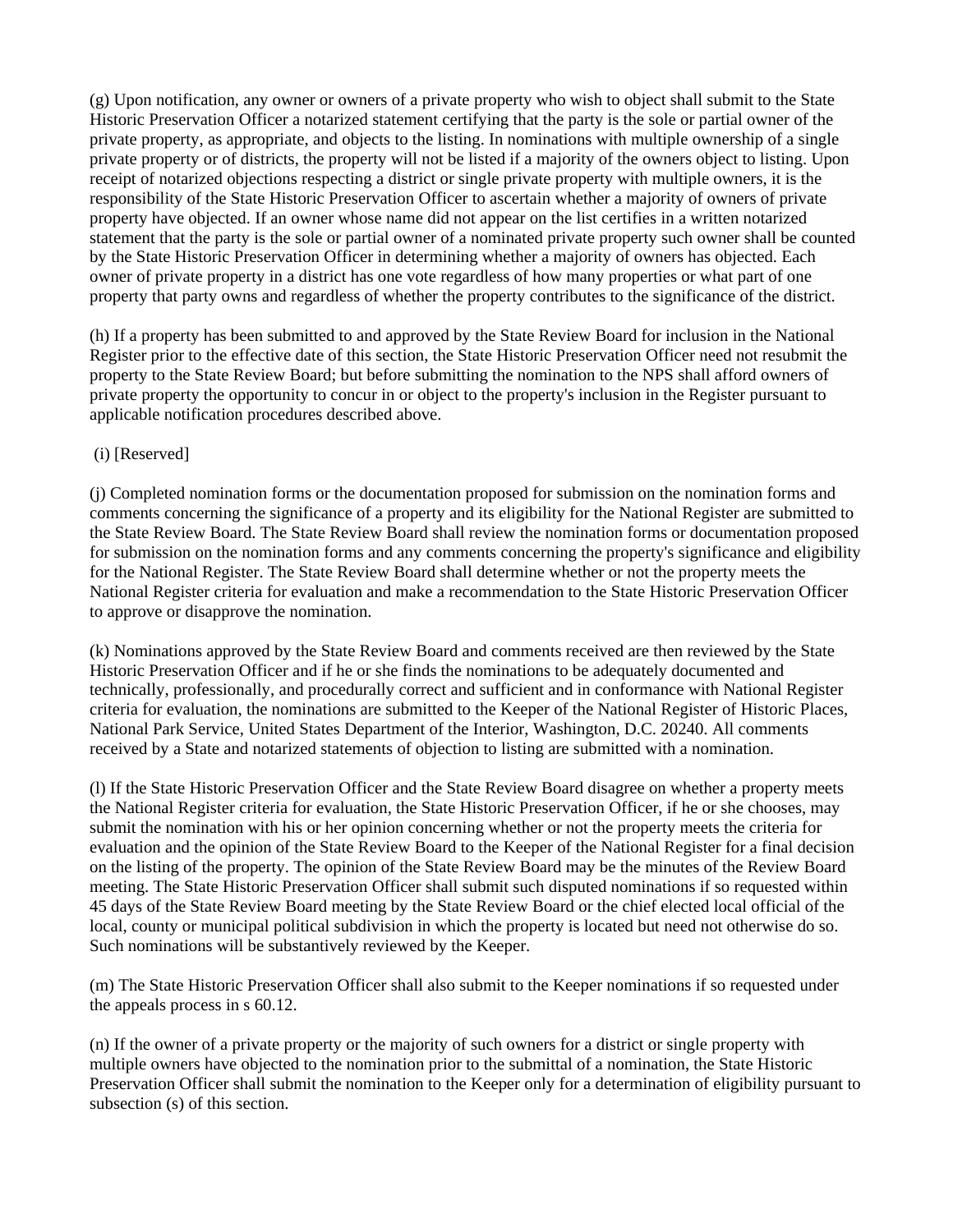(o) The State Historic Preservation Officer signs block 12 of the nomination form if in his or her opinion the property meets the National Register criteria for evaluation. The State Historic Preservation Officer's signature in block 12 certifies that:

(1) All procedural requirements have been met;

(2) The nomination form is adequately documented;

(3) The nomination form is technically and professionally correct and sufficient;

(4) In the opinion of the State Historic Preservation Officer, the property meets the National Register criteria for evaluation.

(p) When a State Historic Preservation Officer submits a nomination form for a property that he or she does not believe meets the National Register criteria for evaluation, the State Historic Preservation Officer signs a continuation sheet Form NPS 10-900a explaining his/her opinions on the eligibility of the property and certifying that:

(1) All procedural requirements have been met;

(2) The nomination form is adequately documented;

(3) The nomination form is technically and professionally correct and sufficient.

(q) Notice will be provided in the FEDERAL REGISTER that the nominated property is being considered for listing in the National Register of Historic Places as specified in s 60.13.

(r) Nominations will be included in the National Register within 45 days of receipt by the Keeper or designee unless the Keeper disapproves a nomination, an appeal is filed, or the owner of private property (or the majority of such owners for a district or single property with multiple owners) objects by notarized statements received by the Keeper prior to listing. Nominations which are technically or professionally inadequate will be returned for correction and resubmission. When a property does not appear to meet the National Register criteria for evaluation, the nomination will be returned with an explanation as to why the property does not meet the National Register criteria for evaluation.

(s) If the owner of private property (or the majority of such owners for a district or single property with multiple owners) has objected to the nomination by notarized statement prior to listing, the Keeper shall review the nomination and make a determination of eligibility within 45 days of receipt, unless an appeal is filed. The Keeper shall list such properties determined eligible in the National Register upon receipt of notarized statements from the owner(s) of private property that the owner(s) no longer object to listing.

(t) Any person or organization which supports or opposes the nomination of a property by a State Historic Preservation Officer may petition the Keeper during the nomination process either to accept or reject a nomination. The petitioner must state the grounds of the petition and request in writing that the Keeper substantively review the nomination. Such petitions received by the Keeper prior to the listing of a property in the National Register or a determination of its eligibility where the private owners object to listing will be considered by the Keeper and the nomination will be substantively reviewed.

(u) State Historic Preservation Officers are required to inform the property owners and the chief elected local official when properties are listed in the National Register. In the case of a nomination where there are more than 50 property owners, they may be notified of the entry in the National Register by the same general notice stated in s 60.6(d). States which notify all property owners individually of entries in the National Register need not publish a general notice.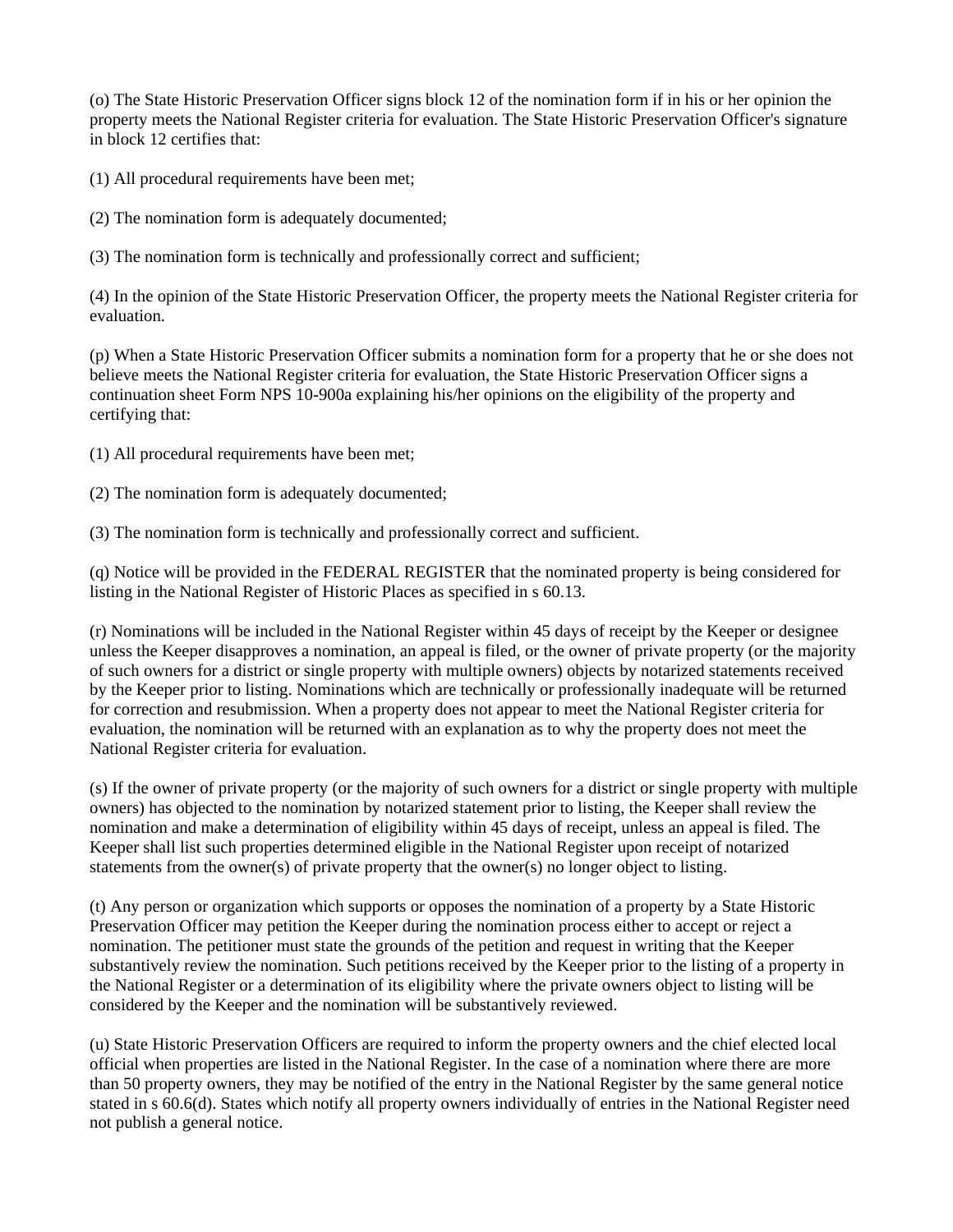(v) In the case of nominations where the owner of private property (or the majority of such owners for a district or single property with multiple owners) has objected and the Keeper has determined the nomination eligible for the National Register, the State Historic Preservation Officer shall notify the appropriate chief elected local official and the owner(s) of such property of this determination. The general notice may be used for properties with more than 50 owners as described in s  $60.6(d)$  or the State Historic Preservation Officer may notify the owners individually.

(w) If subsequent to nomination a State makes major revisions to a nomination or renominates a property rejected by the Keeper, the State Historic Preservation Officer shall notify the affected property owner(s) and the chief elected local official of the revisions or renomination in the same manner as the original notification for the nomination, but need not resubmit the nomination to the State Review Board. Comments received and notarized statements of objection must be forwarded to the Keeper along with the revisions or renomination. The State Historic Preservation Officer also certifies by the resubmittal that the affected property owner(s) and the chief elected local official have been renotified. "Major revisions" as used herein means revisions of boundaries or important substantive revisions to the nomination which could be expected to change the ultimate outcome as to whether or not the property is listed in the National Register by the Keeper.

(x) Notwithstanding any provision hereof to the contrary, the State Historic Preservation Officer in the nomination notification process or otherwise need not make available to any person or entity (except a Federal agency planning a project, the property owner, the chief elected local official of the political jurisdiction in which the property is located, and the local historic preservation commission for certified local governments) specific information relating to the location of properties proposed to be nominated to, or listed in, the National Register if he or she determines that the disclosure of specific information would create a risk of destruction or harm to such properties.

(y) With regard to property under Federal ownership or control, completed nomination forms shall be submitted to the Federal Preservation Officer for review and comment. The Federal Preservation Officer, may approve the nomination and forward it to the Keeper of the National Register of Historic Places, National Park Service, United States Department of the Interior, Washington, D.C. 20240.

ss 60.7 to 60.8 [Reserved]

s 60.9 Nominations by Federal agencies.

(a) The National Historic Preservation Act of 1966, as amended, requires that, with the advice of the Secretary and in cooperation with the State Historic Preservation Officer of the State involved, each Federal agency shall establish a program to locate, inventory and nominate to the Secretary all properties under the agency's ownership or control that appear to qualify for inclusion on the National Register. Section 2(a) of Executive Order 11593 provides that Federal agencies shall locate, inventory, and nominate to the Secretary of the Interior all sites, buildings, districts, and objects under their jurisdiction or control that appear to qualify for listing on the National Register of Historic Places. Additional responsibilities of Federal agencies are detailed in the National Historic Preservation Act of 1966, as amended, Executive Order 11593, the National Environmental Policy Act of 1969, the Archeological and Historic Preservation Act of 1974, and procedures developed pursuant to these authorities, and other related legislation.

(b) Nomination forms are prepared under the supervision of the Federal Preservation Officer designated by the head of a Federal agency to fulfill agency responsibilities under the National Historic Preservation Act of 1966, as amended.

(c) Completed nominations are submitted to the appropriate State Historic Preservation Officer for review and comment regarding the adequacy of the nomination, the significance of the property and its eligibility for the National Register. The chief elected local officials of the county (or equivalent governmental unit) and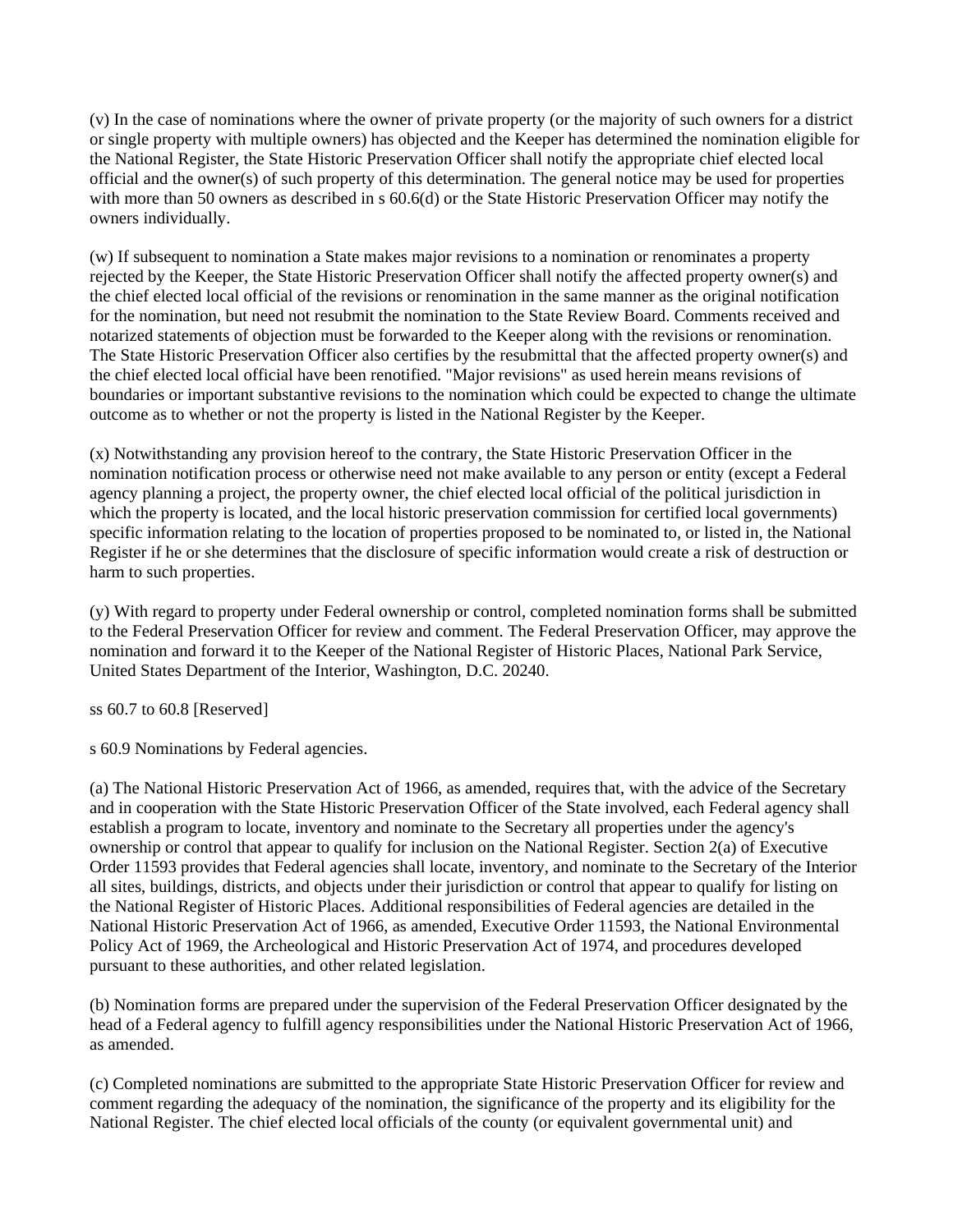municipal political jurisdiction in which the property is located are notified and given 45 days in which to comment. The State Historic Preservation Officer signs block 12 of the nomination form with his/her recommendation.

(d) After receiving the comments of the State Historic Preservation Officer, and chief elected local official, or if there has been no response within 45 days, the Federal Preservation Officer may approve the nomination and forward it to the Keeper of the National Register of Historic Places, National Park Service, United States Department of the Interior, Washington, D.C. 20240. The Federal Preservation Officer signs block 12 of the nomination form if in his or her opinion the property meets the National Register criteria for evaluation. The Federal Preservation Officer's signature in block 12 certifies that:

(1) All procedural requirements have been met;

(2) The nomination form is adequately documented;

(3) The nomination form is technically and professionally correct and sufficient;

(4) In the opinion of the Federal Preservation Officer, the property meets the National Register criteria for evaluation.

(e) When a Federal Preservation Officer submits a nomination form for a property that he or she does not believe meets the National Register criteria for evaluation, the Federal Preservation Officer signs a continuation sheet Form NPS 10-900a explaining his/her opinions on the eligibility of the property and certifying that:

(1) All procedural requirements have been met;

(2) The nomination form is adequately documented;

(3) The nomination form is technically and professionally correct and sufficient.

(f) The comments of the State Historic Preservation Officer and chief local official are appended to the nomination, or, if there are no comments from the State Historic Preservation Officer an explanation is attached. Concurrent nominations (see s 60.10) cannot be submitted, however, until the nomination has been considered by the State in accord with Sec. 60.6, supra. Comments received by the State concerning concurrent nominations and notarized statements of objection must be submitted with the nomination.

(g) Notice will be provided in the FEDERAL REGISTER that the nominated property is being considered for listing in the National Register of Historic Places in accord with s 60.13.

(h) Nominations will be included in the National Register within 45 days of receipt by the Keeper or designee unless the Keeper disapproves such nomination or an appeal is filed. Nominations which are technically or professionally inadequate will be returned for correction and resubmission. When a property does not appear to meet the National Register criteria for evaluation, the nomination will be returned with an explanation as to why the property does not meet the National Register criteria for evaluation.

(i) Any person or organization which supports or opposes the nomination of a property by a Federal Preservation Officer may petition the Keeper during the nomination process either to accept or reject a nomination. The petitioner must state the grounds of the petition and request in writing that the Keeper substantively review the nomination. Such petition received by the Keeper prior to the listing of a property in the National Register or a determination of its eligibility where the private owner(s) object to listing will be considered by the Keeper and the nomination will be substantively reviewed.

s 60.10 Concurrent State and Federal nominations.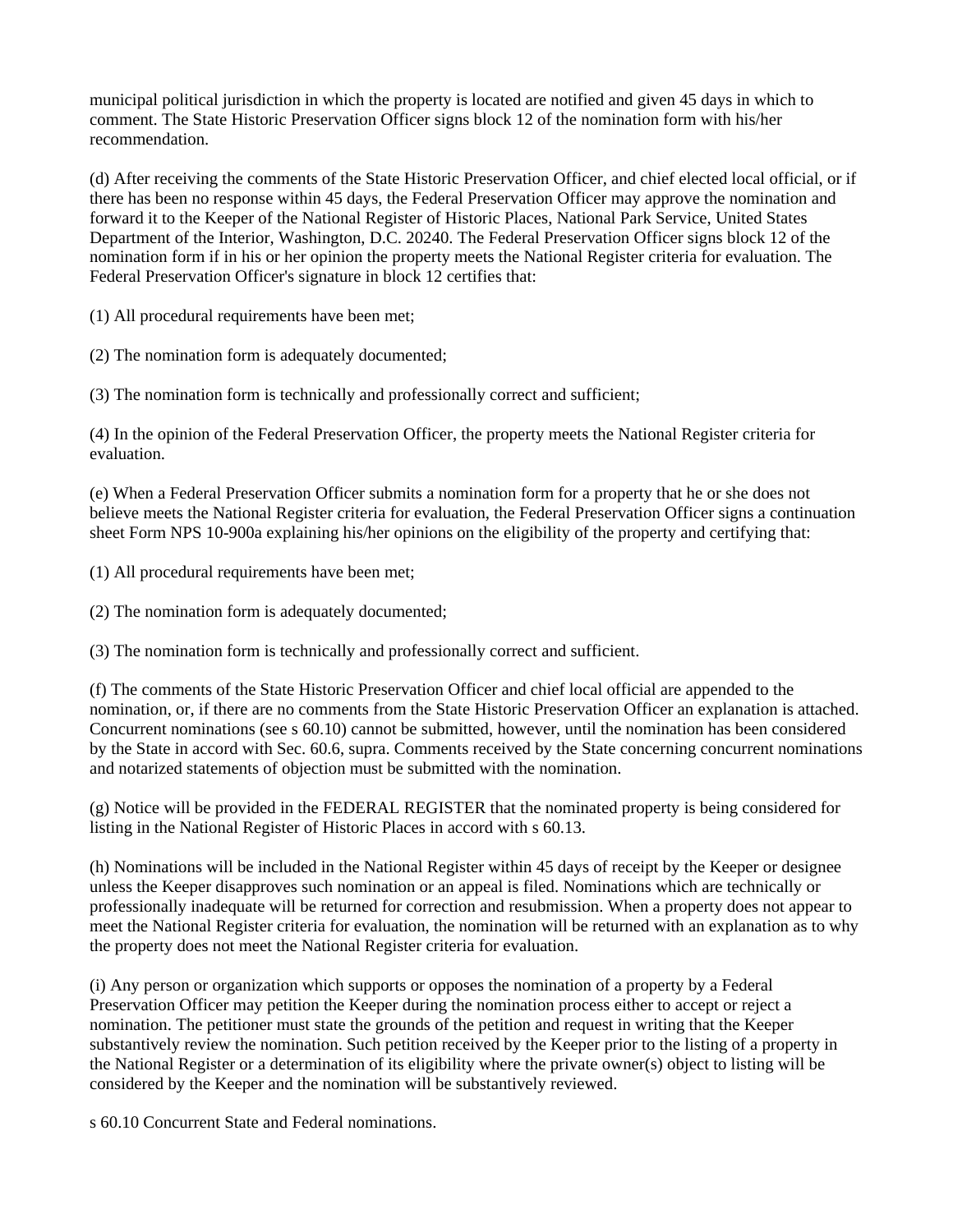(a) State Historic Preservation Officers and Federal Preservation Officers are encouraged to cooperate in locating, inventorying, evaluating, and nominating all properties possessing historical, architectural, archeological, or cultural value. Federal agencies may nominate properties where a portion of the property is not under Federal ownership or control.

(b) When a portion of the area included in a Federal nomination is not located on land under the ownership or control of the Federal agency, but is an integral part of the cultural resource, the completed nomination form shall be sent to the State Historic Preservation Officer for notification to property owners, to give owners of private property an opportunity to concur in or object to the nomination, to solicit written comments and for submission to the State Review Board pursuant to the procedures in s 60.6.

(c) If the State Historic Preservation Officer and the State Review Board agree that the nomination meets the National Register criteria for evaluation, the nomination is signed by the State Historic Preservation Officer and returned to the Federal agency initiating the nomination. If the State Historic Preservation Officer and the State Review Board disagree, the nomination shall be returned to the Federal agency with the opinions of the State Historic Preservation Officer and the State Review Board concerning the adequacy of the nomination and whether or not the property meets the criteria for evaluation. The opinion of the State Review Board may be the minutes of the State Review Board meeting. The State Historic Preservation Officer's signed opinion and comments shall confirm to the Federal agency that the State nomination procedures have been fulfilled including notification requirements. Any comments received by the State shall be included with the letter as shall any notarized statements objecting to the listing of private property.

(d) If the owner of any privately owned property, (or a majority of the owners of such properties within a district or single property with multiple owners) objects to such inclusion by notarized statement(s) the Federal Historic Preservation Officer shall submit the nomination to the Keeper for review and a determination of eligibility, Comments, opinions, and notarized statements of objection shall be submitted with the nomination.

(e) The State Historic Preservation Officer shall notify the nonfederal owners when a concurrent nomination is listed or determination eligible for the National Register as required in s 60.6.

s 60.11 Requests for nominations.

(a) The State Historic Preservation Officer or Federal Preservation Officer as appropriate shall respond in writing within 60 days to any person or organization submitting a completed National Register nomination form or requesting consideration for any previously prepared nomination form on record with the State or Federal agency. The response shall provide a technical opinion concerning whether or not the property is adequately documented and appears to meet the National Register criteria for evaluation in s 60.4. If the nomination form is determined to be inadequately documented, the nominating authority shall provide the applicant with an explanation of the reasons for that determination.

(b) If the nomination form does not appear to be adequately documented, upon receiving notification, it shall be the responsibility of the applicant to provide necessary additional documentation.

(c) If the nomination form appears to be adequately documented and if the property appears to meet the National Register criteria for evaluation, the State Historic Preservation Officer shall comply with the notification requirements in Section 60.6 and schedule the property for presentation at the earliest possible State Review Board meeting. Scheduling shall be consistent with the State's established priorities for processing nominations. If the nomination form is adequately documented, but the property does not appear to meet National Register criteria for evaluation, the State Historic Preservation Officer need not process the nomination, unless so requested by the Keeper pursuant to s 60.12.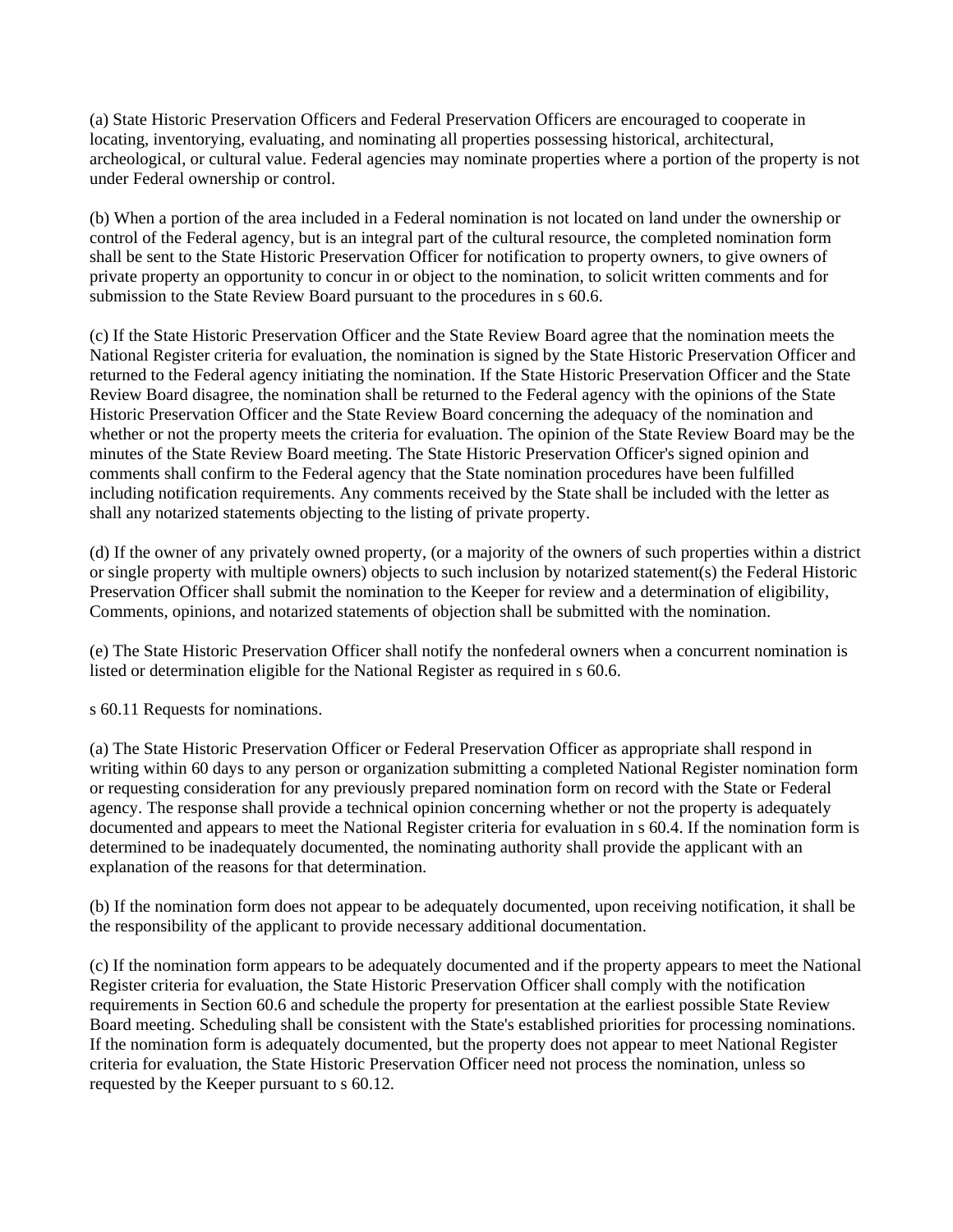(d) The State Historic Preservation Officer's response shall advise the applicant of the property's position in accord with the State's priorities for processing nominations and of the approximate date the applicant can expect its consideration by the State Review Board. The State Historic Preservation Officer shall also provide notice to the applicant of the time and place of the Review Board meeting at least 30 but not more than 75 days before the meeting, as well as complying with the notification requirements in s 60.6.

(e) Upon action on a nomination by the State Review Board, the State Historic Preservation Officer shall, within 90 days, submit the nomination to the National Park Service, or, if the State Historic Preservation Officer does not consider the property eligible for the National Register, so advise the applicant within 45 days.

(f) If the applicant substantially revises a nomination form as a result of comments by the State or Federal agency, it may be treated by the State Historic Preservation Officer or Federal Preservation Officer as a new submittal and reprocessed in accord with the requirements in this section.

(g) The Federal Preservation Officer shall request the comments of the State Historic Preservation Officer and notify the applicant in writing within 90 days of receipt of an adequately documented nomination form as to whether the Federal agency will nominate the property. The Federal Preservation Officer shall submit an adequately documented nomination to the National Park Service unless in his or her opinion the property is not eligible for the National Register.

s 60.12 Nomination appeals.

(a) Any person or local government may appeal to the Keeper the failure or refusal of a nominating authority to nominate a property that the person or local government considers to meet the National Register criteria for evaluation upon decision of a nominating authority to not nominate a property for any reason when requested pursuant to s 60.11, or upon failure of a State Historic Preservation Officer to nominate a property recommended by the State Review Board. (This action differs from the procedure for appeals during the review of a nomination by the National Park Service where an individual or organization may "petition the Keeper during the nomination process," as specified in ss  $60.6(t)$  and  $60.9(t)$ . Upon receipt of such petition the normal 45-day review period will be extended for 30 days beyond the date of the petition to allow the petitioner to provide additional documentation for review.)

(b) Such appeal shall include a copy of the nomination form and documentation previously submitted to the State Historic Preservation Officer or Federal Preservation Officer, an explanation of why the applicant is submitting the appeal in accord with this section and shall include pertinent correspondence from the State Historic Preservation Officer or Federal Preservation Officer.

(c) The Keeper will respond to the appellant and the State Historic Preservation Officer or Federal Preservation Officer with a written explanation either denying or sustaining the appeal within 45 days of receipt. If the appeal is sustained, the Keeper will:

(1) Request the State Historic Preservation Officer or Federal Preservation Officer to submit the nomination to the Keeper within 15 days if the nomination has completed the procedural requirements for nomination as described in Section 60.6 or 60.9 except that concurrence of the State Review Board, State Historic Preservation Officer or Federal Preservation Officer is not required; or

(2) If the nomination has not completed these procedural requirements, request the State Historic Preservation Officer or Federal Preservation Officer to promptly process the nomination pursuant to Section 60.6 or 60.9 and submit the nomination to the Keeper without delay.

(d) State Historic Preservation Officers and Federal Preservation Officers shall process and submit such nominations if so requested by the Keeper pursuant to this section. The Secretary reserves the right to list properties in the National Register or determine properties eligible for such listing on his own motion when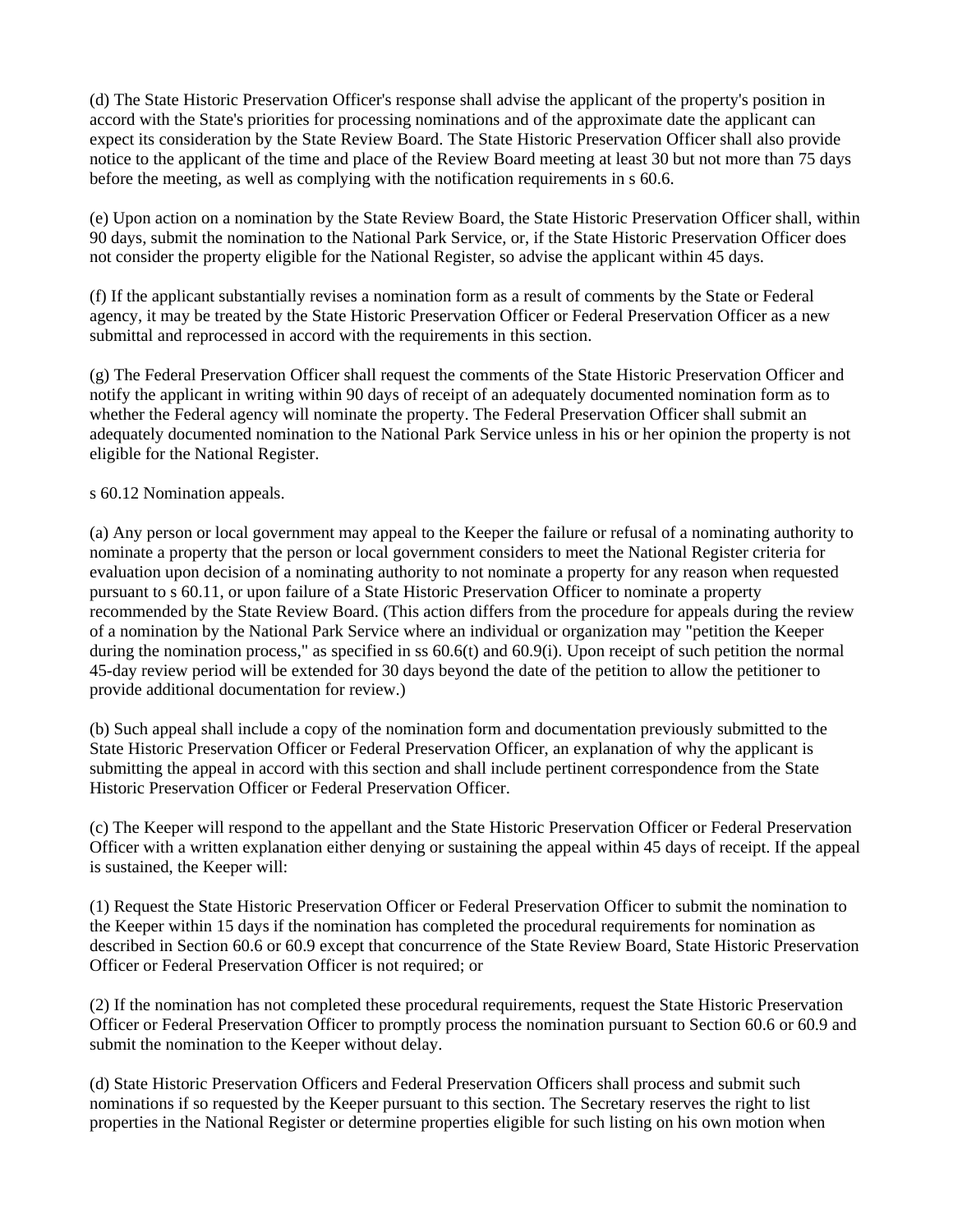necessary to assist in the preservation of historic resources and after notifying the owner and appropriate parties and allowing for a 30-day comment period.

(e) No person shall be considered to have exhausted administrative remedies with respect to failure to nominate a property to the National Register until he or she has complied with procedures set forth in this section. The decision of the Keeper is the final administrative action on such appeals.

s 60.13 Publication in the "Federal Register" and other NPS notification.

(a) When a nomination is received, NPS will publish notice in the FEDERAL REGISTER that the property is being considered for listing in the National Register. A 15-day commenting period from date of publication will be provided. When necessary to assist in the preservation of historic properties this 15-day period may be shortened or waived.

(b) NPS shall notify the appropriate State Historic Preservation Officer, Federal Preservation Officer, person or local government when there is no approved State program of the listing of the property in the National Register and will publish notice of the listing in the FEDERAL REGISTER.

(c) In nominations where the owner of any privately owned property (or a majority of the owners of such properties within a district or single property with multiple owners) has objected and the Keeper has determined the nomination eligible for the National Register, NPS shall notify the State Historic Preservation Officer, the Federal Preservation Officer (for Federal or concurrent nominations), the person or local government where there is no approved State Historic Preservation Program and the Advisory Council on Historic Preservation. NPS will publish notice of the determination of eligibility in the FEDERAL REGISTER.

s 60.14 Changes and revisions to properties listed in the National Register.

(a) Boundary changes.

(1) A boundary alteration shall be considered as a new property nomination. All forms, criteria and procedures used in nominating a property to the National Register must be used. In the case of boundary enlargements only those owners in the newly nominated as yet unlisted area need be notified and will be counted in determining whether a majority of private owners object to listing. In the case of a diminution of a boundary, owners shall be notified as specified in s 60.15 concerning removing properties from the National Register. A professionally justified recommendation by the State Historic Preservation Officer, Federal Preservation Officer, or person or local government where there is no approved State Historic Preservation Program shall be presented to NPS. During this process, the property is not taken off the National Register. If the Keeper or his or her designee finds the recommendation in accordance with the National Register criteria for evaluation, the change will be accepted. If the boundary change is not accepted, the old boundaries will remain. Boundary revisions may be appealed as provided for in ss 60.12 and 60.15.

(2) Four justifications exist for altering a boundary: Professional error in the initial nomination, loss of historic integrity, recognition of additional significance, additional research documenting that a larger or smaller area should be listed. No enlargement of a boundary should be recommended unless the additional area possesses previously unrecognized significance in American history, architecture, archeology, engineering or culture. No diminution of a boundary should be recommended unless the properties being removed do not meet the National Register criteria for evaluation. Any proposal to alter a boundary has to be documented in detail including photographing the historic resources falling between the existing boundary and the other proposed boundary.

(b) Relocating properties listed in the National Register.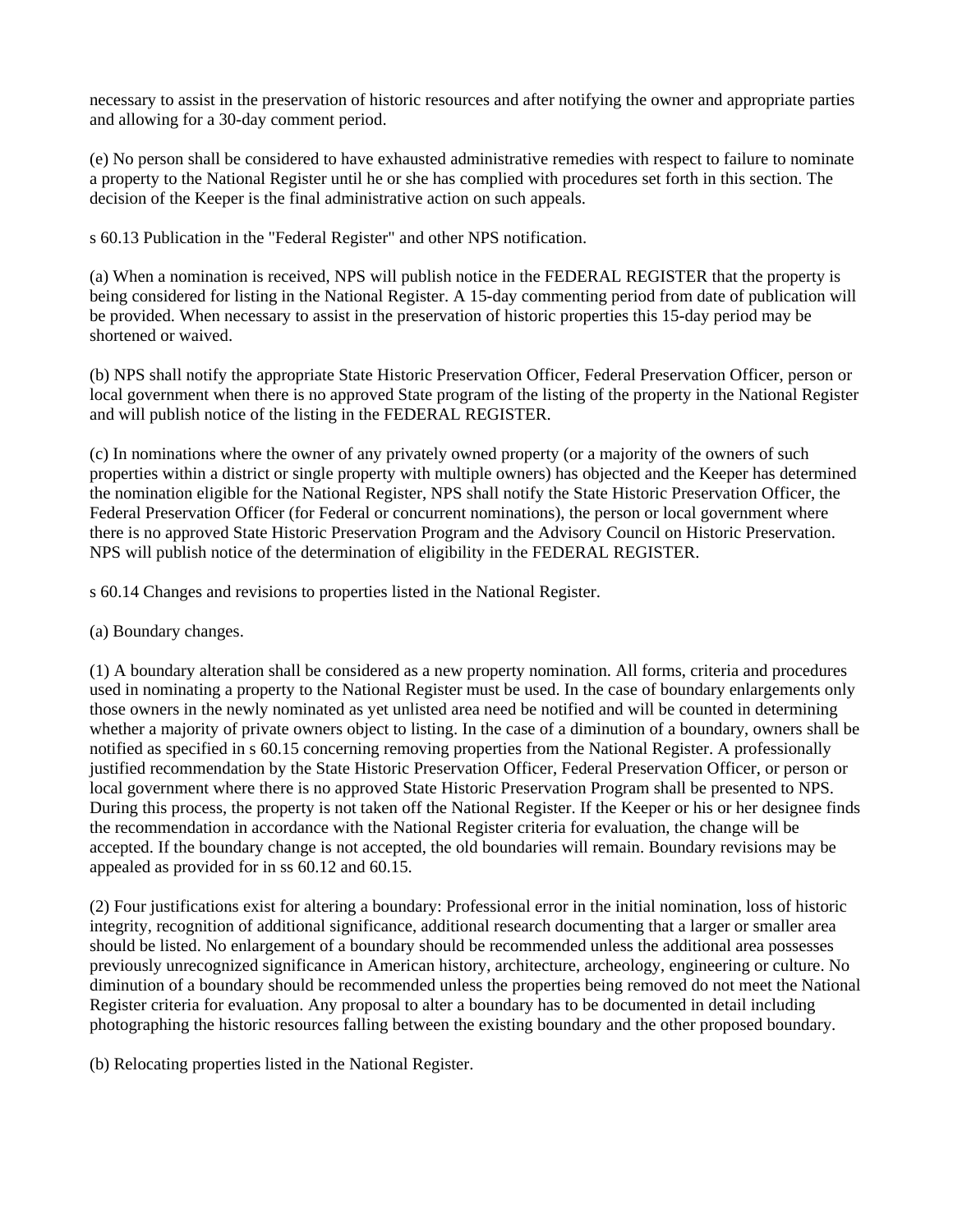(1) Properties listed in the National Register should be moved only when there is no feasible alternative for preservation. When a property is moved, every effort should be made to reestablish its historic orientation, immediate setting, and general environment.

(2) If it is proposed that a property listed in the National Register be moved and the State Historic Preservation Officer, Federal agency for a property under Federal ownership or control, or person or local government where there is no approved State Historic Preservation Program, wishes the property to remain in the National Register during and after the move, the State Historic Preservation Officer or Federal Preservation Officer having ownership or control or person or local government where there is no approved State Historic Preservation Program, shall submit documentation to NPS prior to the move. The documentation shall discuss:

(i) The reasons for the move;

(ii) The effect on the property's historical integrity;

(iii) The new setting and general environment of the proposed site, including evidence that the proposed site does not possess historical or archeological significance that would be adversely affected by the intrusion of the property; and

(iv) Photographs showing the proposed location.

(3) Any such proposal with respect to the new location shall follow the required notification procedures, shall be approved by the State Review Board if it is a State nomination and shall continue to follow normal review procedures. The Keeper shall also follow the required notification procedures for nominations. The Keeper shall respond to a properly documented request within 45 days of receipt from the State Historic Preservation Officer or Federal Preservation Officer, or within 90 days of receipt from a person or local government where there is no approved State Historic Preservation Program, concerning whether or not the move is approved. Once the property is moved, the State Historic Preservation Officer, Federal Preservation Officer, or person or local government where there is no approved State Historic Preservation Program shall submit to the Keeper for review:

(i) A letter notifying him or her of the date the property was moved;

- (ii) Photographs of the property on its new site; and
- (iii) Revised maps, including a U.S.G.S. map,
- (iv) Acreage, and
- (v) Verbal boundary description.

The Keeper shall respond to a properly documented submittal within 45 days of receipt with the final decision on whether the property will remain in the National Register. If the Keeper approves the move, the property will remain in the National Register during and after the move unless the integrity of the property is in some unforeseen manner destroyed. If the Keeper does not approve the move, the property will be automatically deleted from the National Register when moved. In cases of properties removed from the National Register, if the State, Federal agency, or person or local government where there is no approved State Historic Preservation Program has neglected to obtain prior approval for the move or has evidence that previously unrecognized significance exists, or has accrued, the State, Federal agency, person or local government may resubmit a nomination for the property.

(4) In the event that a property is moved, deletion from the National Register will be automatic unless the above procedures are followed prior to the move. If the property has already been moved, it is the responsibility of the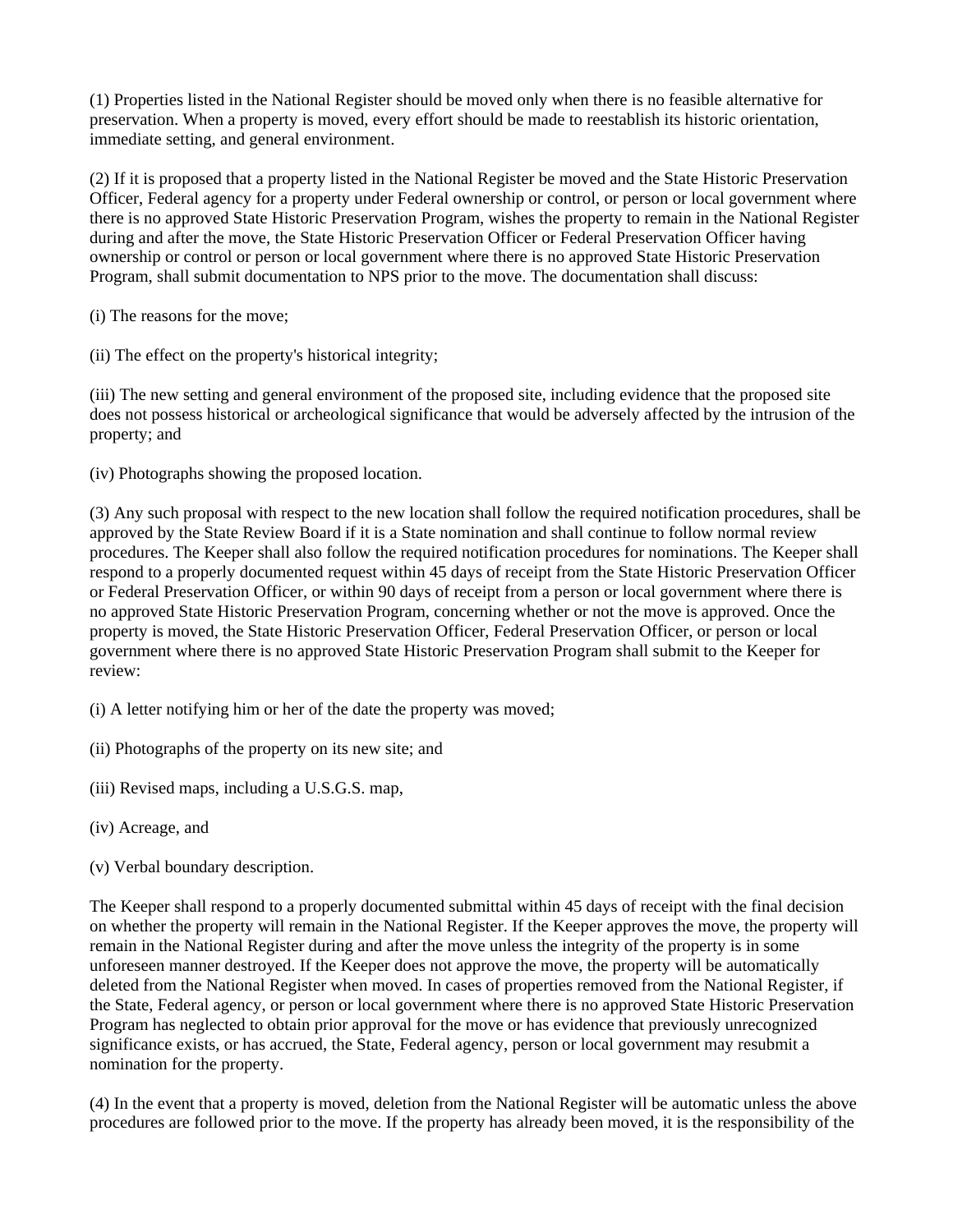State, Federal agency or person or local government which nominated the property to notify the National Park Service. Assuming that the State, Federal agency or person or local government wishes to have the structure reentered in the National Register, it must be nominated again on new forms which should discuss:

(i) The reasons for the move;

(ii) The effect on the property's historical integrity, and

(iii) The new setting and general environment, including evidence that the new site does not possess historical or archeological significance that would be adversely affected by intrusion of the property.

In addition, new photographs, acreage, verbal boundary description and a U.S.G.S. map showing the structure at its new location must be sent along with the revised nomination. Any such nomination submitted by a State must be approved by the State Review Board.

(5) Properties moved in a manner consistent with the comments of the Advisory Council on Historic Preservation, in accord with its procedures (36 CFR Part 800), are granted as exception to s 60.12(b). Moving of properties in accord with the Advisory Council's procedures should be dealt with individually in each memorandum of agreement. In such cases, the State Historic Preservation Officer or the Federal Preservation Officer, for properties under Federal ownership or control, shall notify the Keeper of the new location after the move including new documentation as described above.

s 60.15 Removing properties from the National Register.

(a) Grounds for removing properties from the National Register are as follows:

(1) The property has ceased to meet the criteria for listing in the National Register because the qualities which caused it to be originally listed have been lost or destroyed, or such qualities were lost subsequent to nomination and prior to listing;

(2) Additional information shows that the property does not meet the National Register criteria for evaluation;

(3) Error in professional judgment as to whether the property meets the criteria for evaluation; or

(4) Prejudicial procedural error in the nomination or listing process. Properties removed from the National Register for procedural error shall be reconsidered for listing by the Keeper after correction of the error or errors by the State Historic Preservation Officer, Federal Preservation Officer, person or local government which originally nominated the property, or by the Keeper, as appropriate. The procedures set forth for nominations shall be followed in such reconsiderations. Any property or district removed from the National Register for procedural deficiencies in the nomination and/or listing process shall automatically be considered eligible for inclusion in the National Register without further action and will be published as such in the FEDERAL REGISTER.

(b) Properties listed in the National Register prior to December 13, 1980, may only be removed from the National Register on the grounds established in paragraph (a) (1) of this section.

(c) Any person or organization may petition in writing for removal of a property from the National Register by setting forth the reasons the property should be removed on the grounds established in paragraph (a) of this section. With respect to nominations determined eligible for the National Register because the owners of private property object to listing, anyone may petition for reconsideration of whether or not the property meets the criteria for evaluation using these procedures. Petitions for removal are submitted to the Keeper by the State Historic Preservation Officer for State nominations, the Federal Preservation Officer for Federal nominations,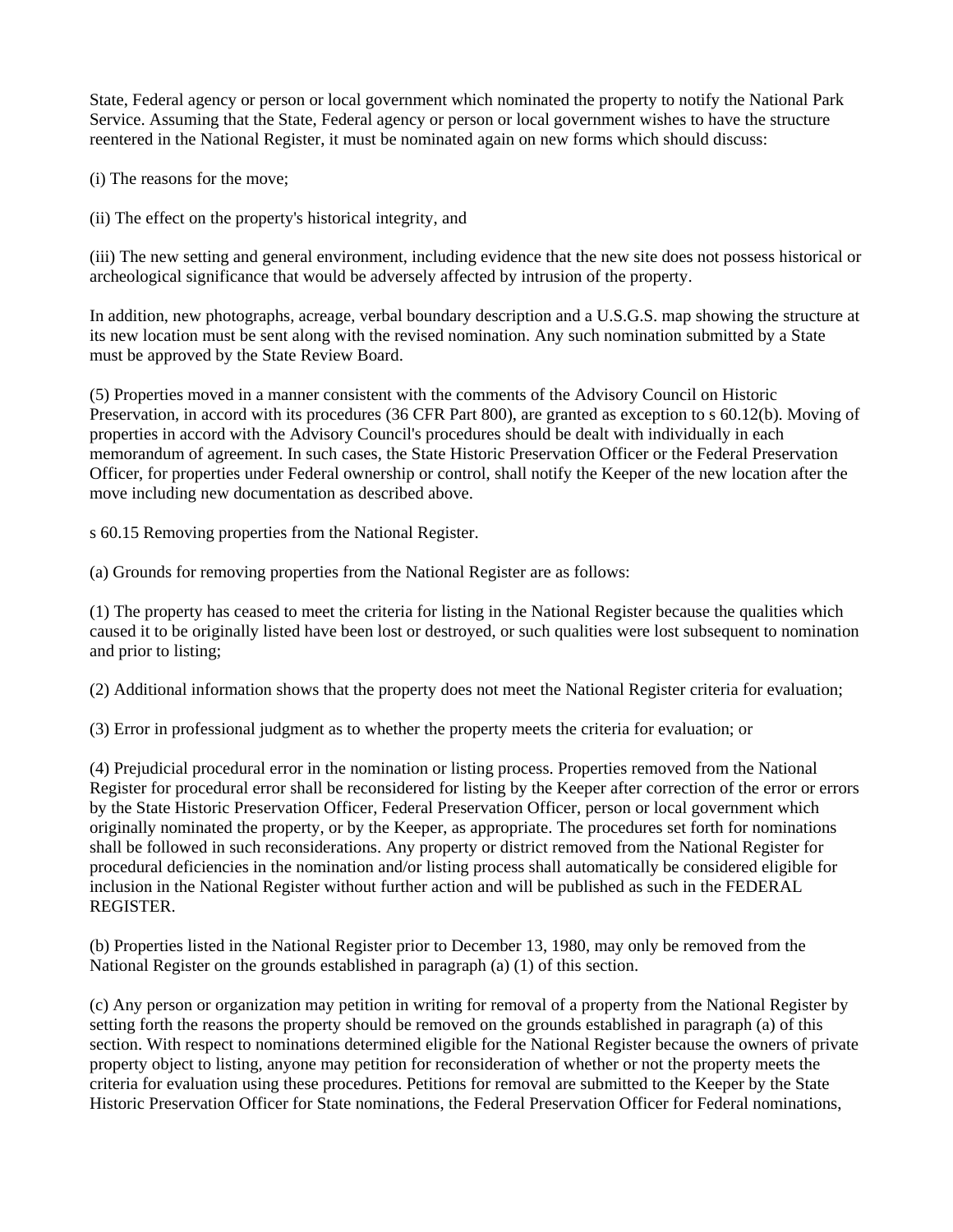and directly to the Keeper from persons or local governments where there is no approved State Historic Preservation Program.

(d) Petitions submitted by persons or local governments where there is no approved State Historic Preservation Program shall include a list of the owner(s). In such cases the Keeper shall notify the affected owner(s) and the chief elected local official and give them an opportunity to comment. For approved State programs, the State Historic Preservation Officer shall notify the affected owner(s) and chief elected local official and give them an opportunity to comment prior to submitting a petition for removal. The Federal Preservation Officer shall notify and obtain the comments of the appropriate State Historic Preservation Officer prior to forwarding an appeal to NPS. All comments and opinions shall be submitted with the petition.

(e) The State Historic Preservation Officer or Federal Preservation Officer shall respond in writing within 45 days of receipt to petitions for removal of property from the National Register. The response shall advise the petitioner of the State Historic Preservation Officer's or Federal Preservation Officer's views on the petition.

(f) A petitioner desiring to pursue his removal request must notify the State Historic Preservation Officer or the Federal Preservation Officer in writing within 45 days of receipt of the written views on the petition.

(g) The State Historic Preservation Officer may elect to have a property considered for removal according to the State's nomination procedures unless the petition is on procedural grounds and shall schedule it for consideration by the State Review Board as quickly as all notification requirements can be completed following procedures outlined in s 60.6, or the State Historic Preservation Officer may elect to forward the petition for removal to the Keeper with his or her comments without State Review Board consideration.

(h) Within 15 days after receipt of the petitioner's notification of intent to pursue his removal request, the State Historic Preservation Officer shall notify the petitioner in writing either that the State Review Board will consider the petition on a specified date or that the petition will be forwarded to the Keeper after notification requirements have been completed. The State Historic Preservation Officer shall forward the petitions to the Keeper for review within 15 days after notification requirements or Review Board consideration, if applicable, have been completed.

(i) Within 15 days after receipt of the petitioner notification of intent to pursue his petition, the Federal Preservation Officer shall forward the petition with his or her comments and those of the State Historic Preservation Officer to the Keeper.

(j) The Keeper shall respond to a petition for removal within 45 days of receipt, except where the Keeper must notify the owners and the chief elected local official. In such cases the Keeper shall respond within 90 days of receipt. The Keeper shall notify the petitioner and the applicable State Historic Preservation Officer, Federal Preservation Officer, or person or local government where there is no approved State Historic Preservation Program, of his decision. The State Historic Preservation Officer or Federal Preservation Officer transmitting the petition shall notify the petitioner, the owner(s), and the chief elected local official in writing of the decision. The Keeper will provide such notice for petitions from persons or local governments where there is no approved State Historic Preservation Program. The general notice may be used for properties with more than 50 owners. If the general notice is used it shall be published in one or more newspapers with general circulation in the area of the nomination.

(k) The Keeper may remove a property from the National Register on his own motion on the grounds established in paragraph (a) of this section, except for those properties listed in the National Register prior to December 13, 1980, which may only be removed from the National Register on the grounds established in paragraph (a) (1) of this section. In such cases, the Keeper will notify the nominating authority, the affected owner(s) and the applicable chief elected local official and provide them an opportunity to comment. Upon removal, the Keeper will notify the nominating authority of the basis for the removal. The state Historic